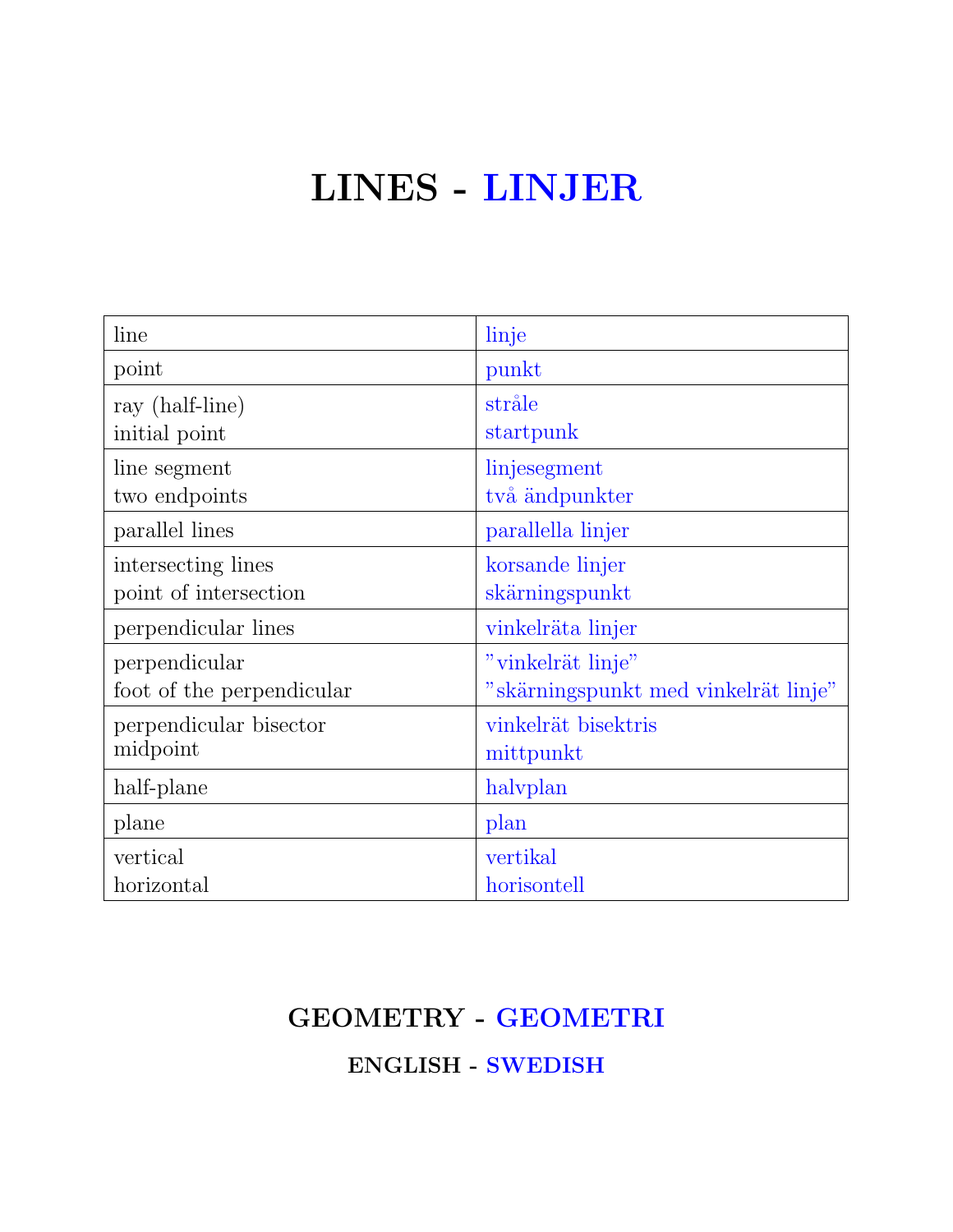## CIRCLES - CIRKLAR

| circle     | cirkel                  |
|------------|-------------------------|
| center     | medelpunkt (mittpunkt)  |
| radius     | radie                   |
| diameter   | diameter                |
| arc        | cirkelbåge (båge)       |
| chord      | korda                   |
| secant     | sekant                  |
| tangent    | tangent                 |
| disc       | cirkelskiva (disk)      |
| sector     | cirkelsektor (sektor)   |
| segment    | cirkelsegment (segment) |
| semicircle | halvcirkel              |

### GEOMETRY - GEOMETRI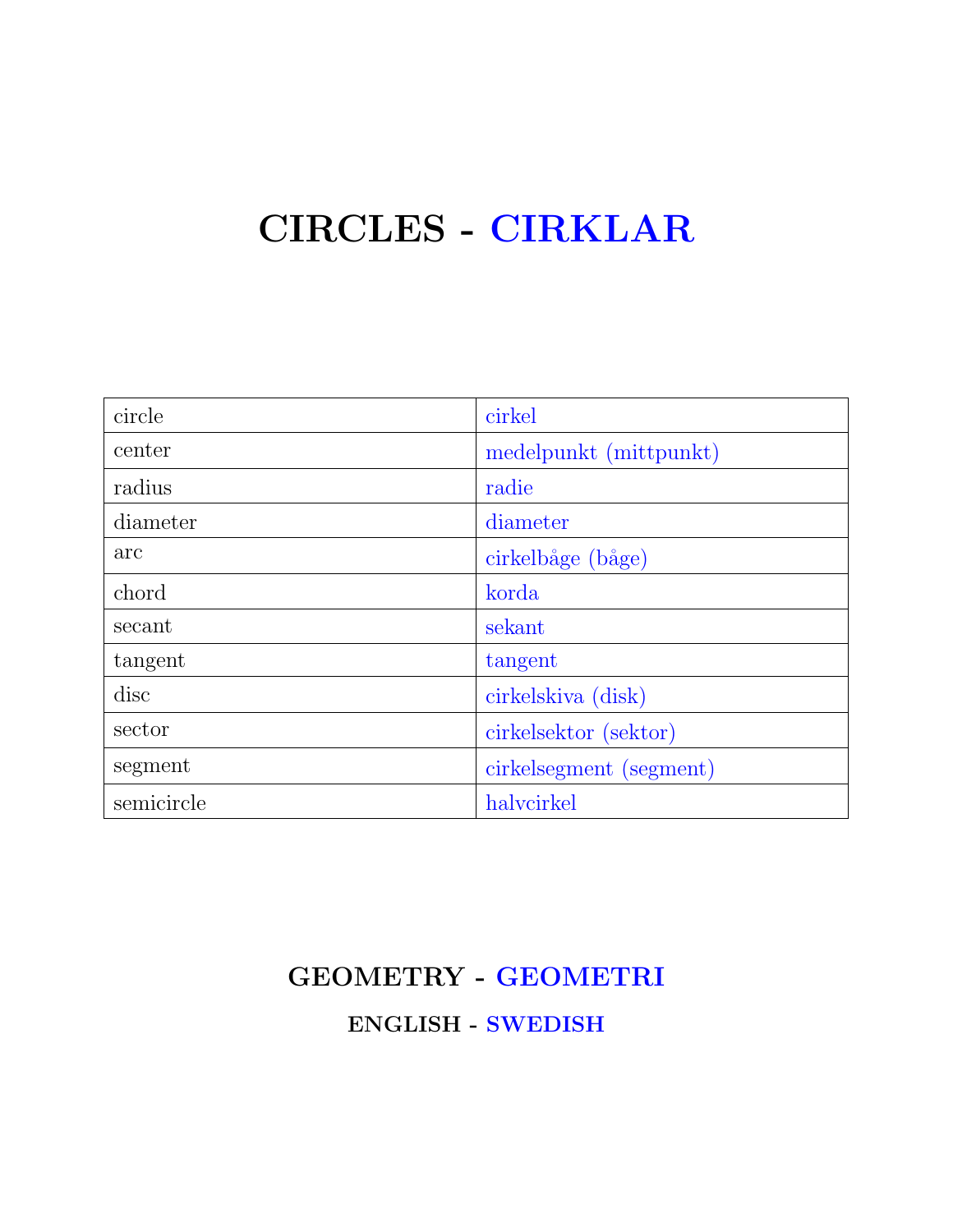## ANGLES - VINKLAR

| angle                       | vinkel                       |
|-----------------------------|------------------------------|
| vertex                      | vinkelspets                  |
| side                        | vinkelben                    |
| bisector                    | bisektris                    |
| acute angle                 | spetsig vinkel               |
| right angle                 | rät vinkel                   |
| obtuse angle                | trubbig vinkel               |
| straight angle              | rak vinkel                   |
| convex angle                | konvex vinkel                |
| reflex angle                | reflexvinkel (reflex vinkel) |
| zero angle                  | nollvinkel                   |
| full angle (complete angle) | fullständig vinkel (perigon) |

### GEOMETRY - GEOMETRI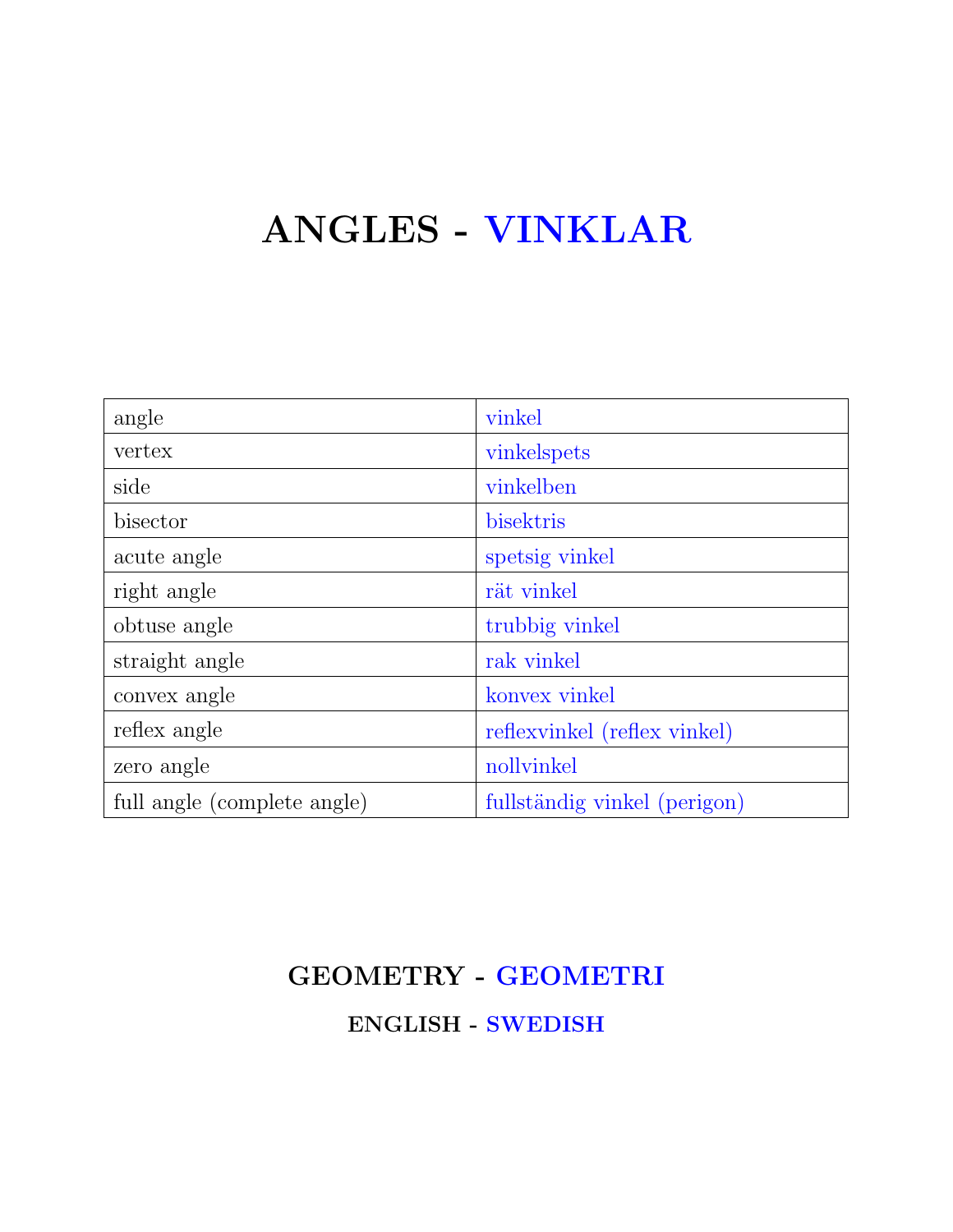# PAIRS OF ANGLES - VINKELPAR

| vertical angles           | vertikalvinklar                               |
|---------------------------|-----------------------------------------------|
| equal angles              | lika vinklar                                  |
| complementary angles      | komplementsvinkel                             |
| supplementary angles      | supplementsvinkel                             |
| interior angles           | innervinklar                                  |
| corresponding angles      | "motsvarande vertikalvinklar på två<br>sidor" |
| alternate interior angles | inre alternatvinklar                          |
| alternate exterior angles | yttre alternatvinklar                         |
| adjacent angles           | närliggande vinklar                           |
| linear pair               | sidovinklar                                   |
| interior angle            | innervinkel                                   |
| exterior angle            | yttervinkel                                   |
| inscribed angle           | randvinkel                                    |
| central angle             | medelpunktsvinkel                             |

#### GEOMETRY - GEOMETRI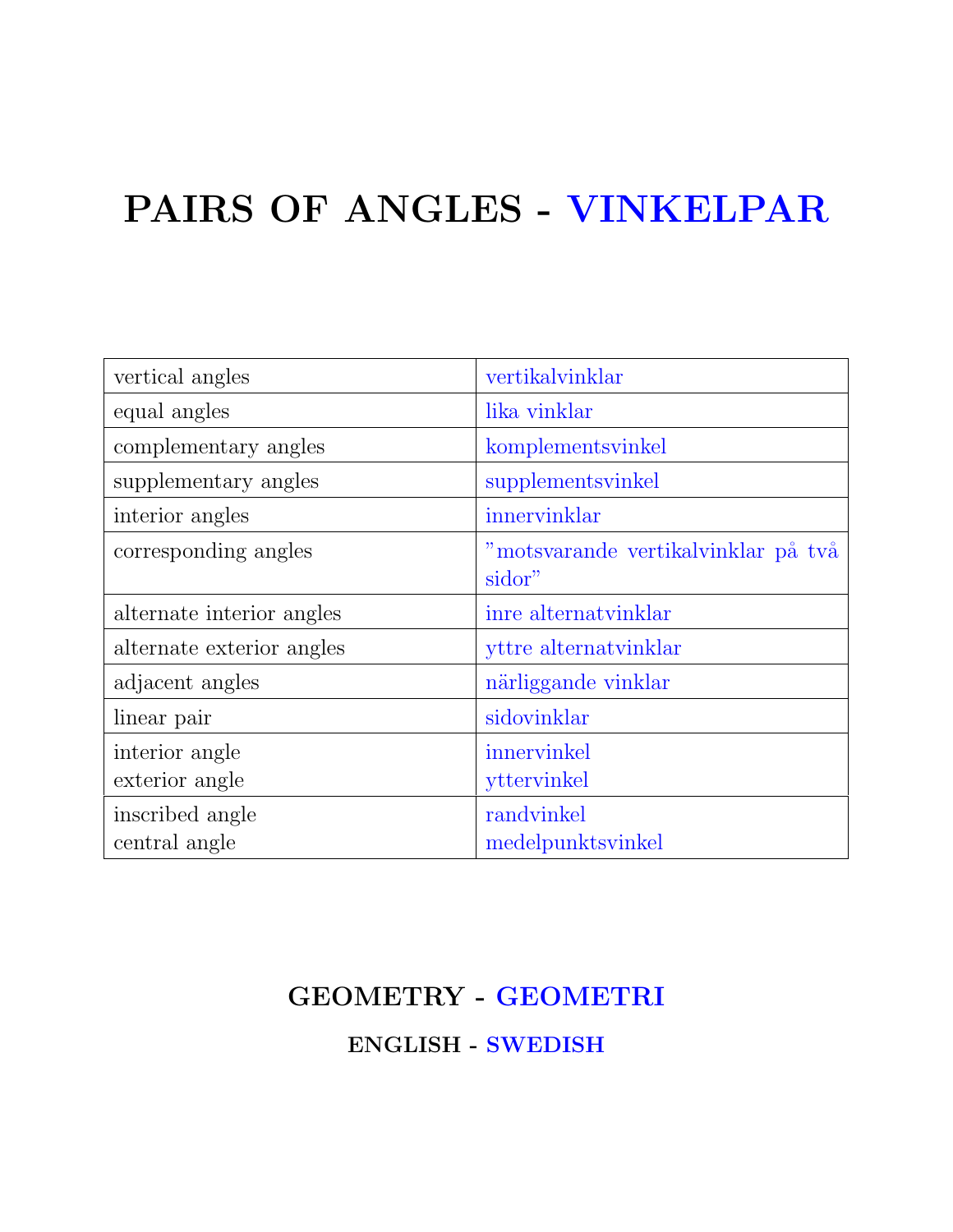## TRIANGLES - TRIANGLAR

| acute triangle         | spetsvinklig triangel |
|------------------------|-----------------------|
| right triangle         | rätvinklig triangel   |
| obtuse triangle        | trubbyinklig triangel |
| height                 | höjd                  |
| base                   | bas                   |
| equilateral triangle   | liksidig triangel     |
| isosceles triangle     | likbent triangel      |
| scalene triangle       | oliksidig triangel    |
| base                   | bas                   |
| leg                    | ben                   |
| hypotenuse             | hypotenusa            |
| leg                    | katet                 |
| opposite leg           | motstående katet      |
| adjacent leg           | närliggande katet     |
| median                 | median                |
| perpendicular bisector | vinkelrät bisektris   |

#### GEOMETRY - GEOMETRI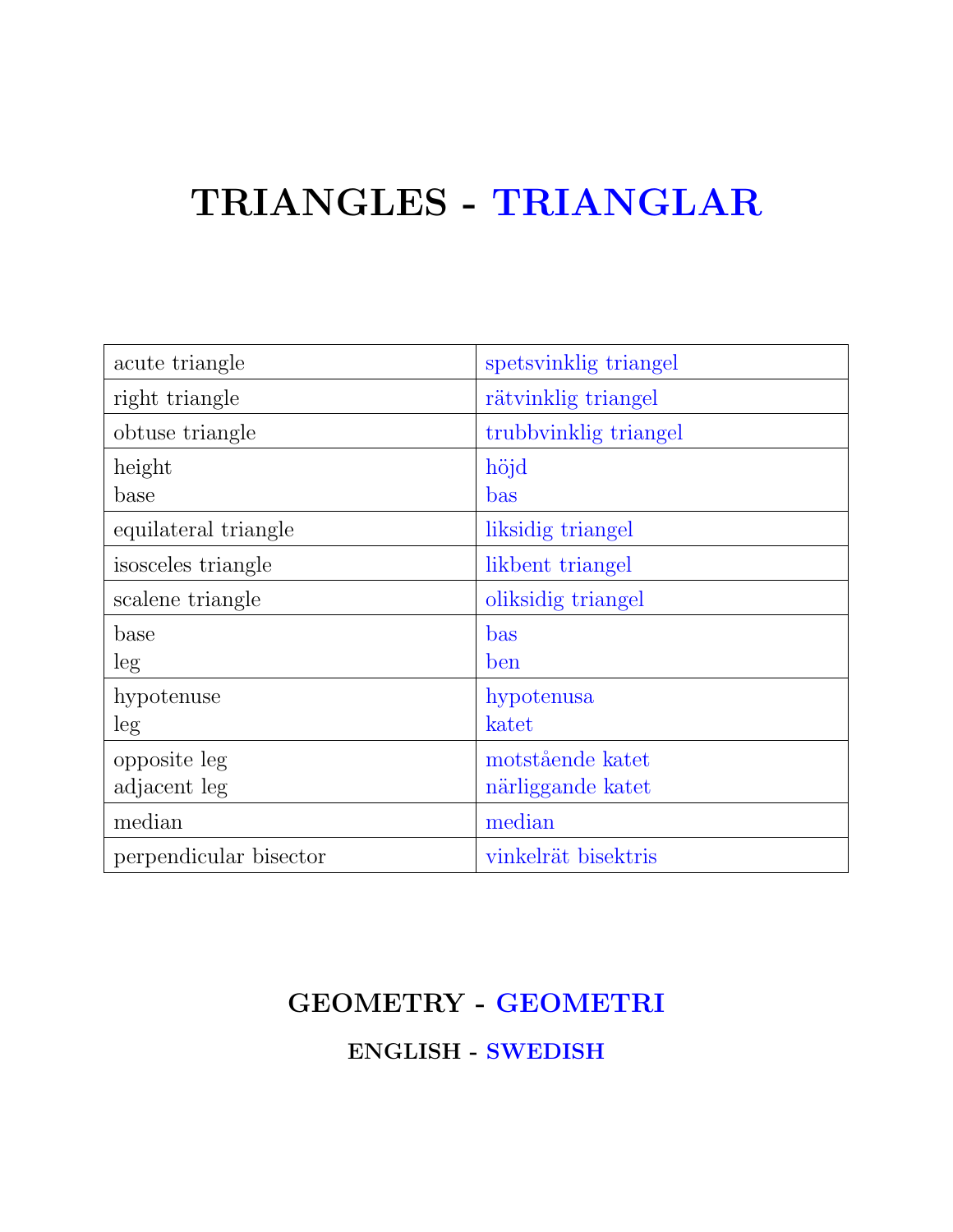## QUADRILATERALS -  ${\bf FYRHÖRNINGAR}$

| square                  | kvadrat                     |
|-------------------------|-----------------------------|
| rectangle               | rektangel                   |
| rhombus                 | romb                        |
| parallelogram           | parallellogram              |
| kite                    | drake                       |
| dart                    | pil                         |
| antiparallelogram       | antiparallellogram          |
| irregular quadrilateral | oregelbunden fyrhörning     |
| trapezoid               | parallelltrapets            |
| two bases               | två baser                   |
| two legs                | två ben                     |
| isosceles trapezoid     | likbent parallelltrapets    |
| right-angled trapezoid  | rätvinklig parallelltrapets |

#### GEOMETRY - GEOMETRI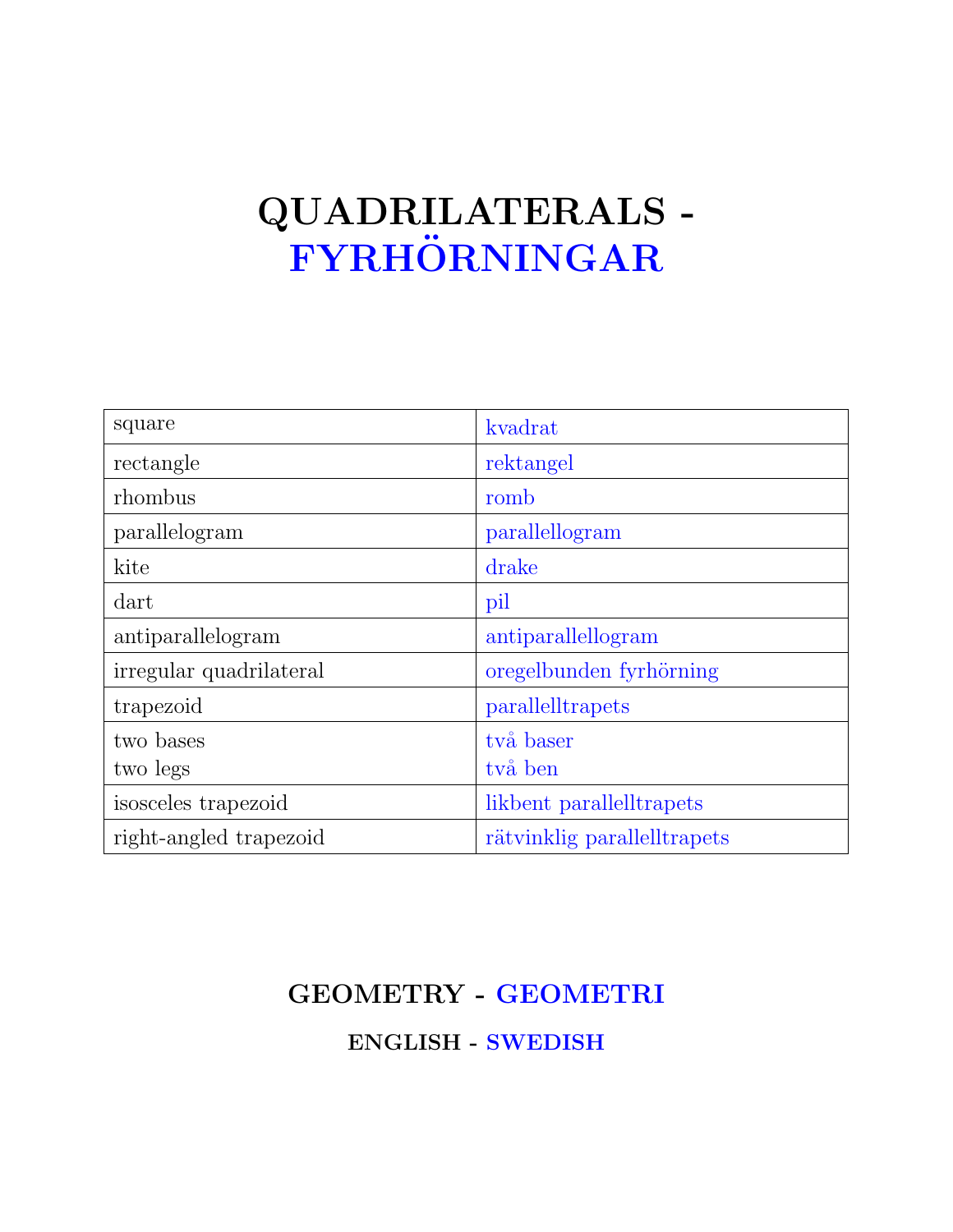# POLYGONS - POLYGONER (MÅNGHÖRNINGAR)

| convex polygon                                                      | konvex polygon                          |
|---------------------------------------------------------------------|-----------------------------------------|
| vertex (corner)                                                     | hörn                                    |
| side                                                                | sida                                    |
| diagonal                                                            | diagonal                                |
| regular polygon                                                     | regelbunden polygon                     |
| apothem                                                             | apotem                                  |
| concave polygon                                                     | konkay polygon                          |
| self-intersecting polygon                                           | självskärande polygon                   |
| tangential polygon<br>for example the tangential quadrilat-<br>eral | omskriven polygon                       |
| inscribed circle                                                    | inskriven cirkel                        |
| cyclic polygon<br>[for example the cyclic quadrilateral]            | cyklisk polygon<br>(koncyklisk polygon) |
| circumscribed circle                                                | omskriven cirkel                        |

#### GEOMETRY - GEOMETRI